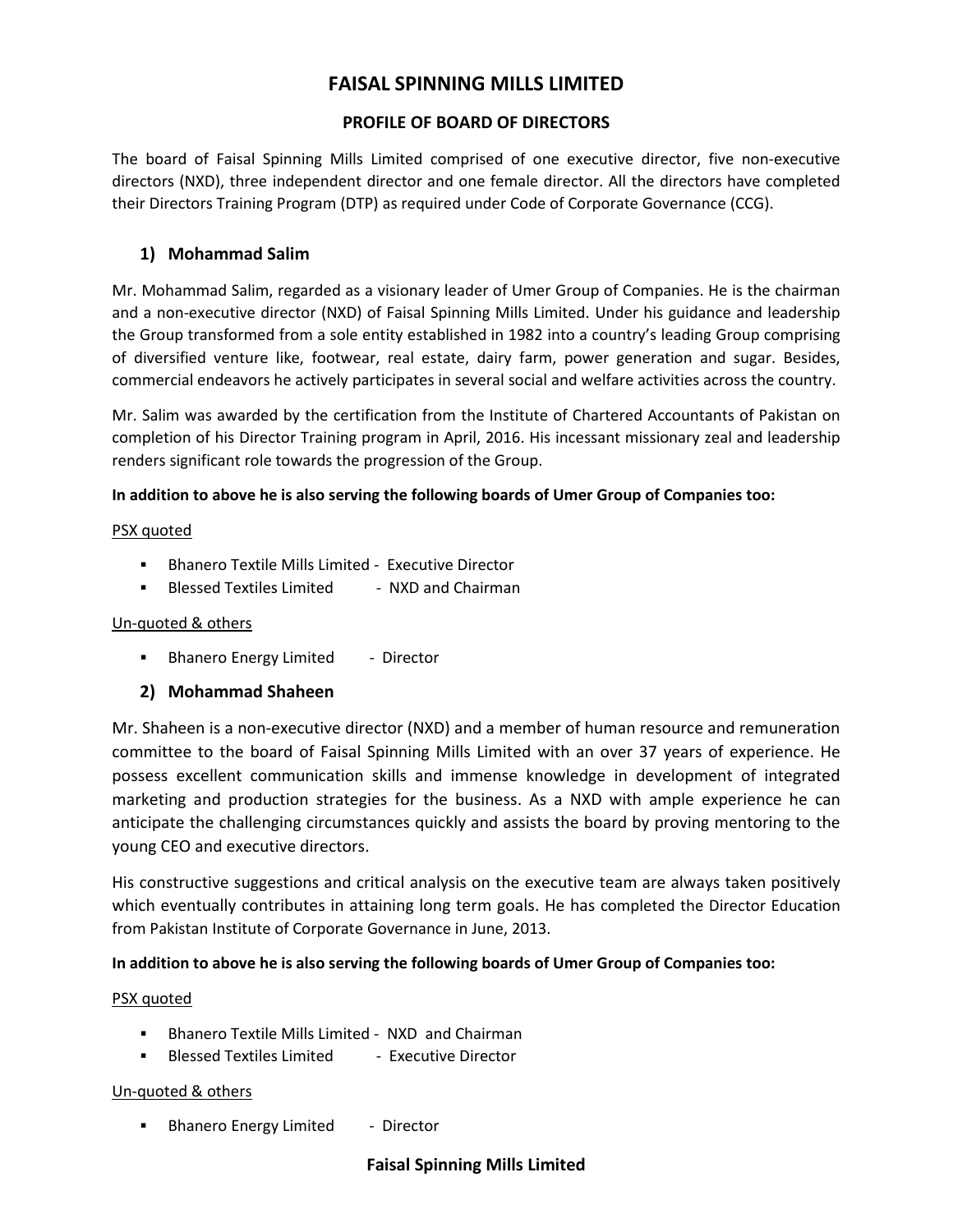# **3) Bilal Sharif**

Mr. Bilal Sharif is the chief executive officer of Faisal Spinning Mills Limited and serving the board of company and Umer Group of Companies for more than 20 years. He completed bachelors in business administration from The American College, London before coming in the business.

He has been working in the capacity of chief executive officer of Faisal Spinning Mills Limited since 2011 and reappointed by the board as CEO after the elections held in December 2018. He has excellent skills in implementing strategic plans and programs of the organization in order to maximize the value of entity. He devises and executes the highest-level strategies for directing overall growth and operational aspects of a company.

Mr. Bilal Sharif is exempted from the mandatory requirement under CCG for attaining DTP on the basis of his qualification and experience on the board of listed companies.

### **In addition to above he is also serving the following boards of Umer Group of Companies too:**

#### PSX quoted

- **Bhanero Textile Mills Limited NXD**
- **Blessed Textiles Limited NXD**

#### Un-quoted & others

**Bhanero Energy Limited** - Director

### **4) Khurrum Salim**

Mr. Khurrum is the non-executive director of Faisal Spinning Mills Limited and serving the board of company and Umer Group of Companies for over 20 years. He completed his bachelor's degree from Government College of Commerce Karachi and holds ample experience in textile industry.

With a NXD perspective and acting as a critical associate, he always take a step further in putting forward feasible solutions or suggestions to the challenges , wherever appropriate.

He has exceptional proficiency in execution of strategic development process for marketing and production in the spinning segment of textile industry which is a life blood for effectual running of the company and success in global markets.

Mr. Khurrum Salim is exempted from the mandatory requirement under CCG for acquiring DTP certification on the basis of his qualification and experience on the board of listed companies.

#### **In addition to above he is also serving the following boards of Umer Group of Companies too:**

#### PSX quoted

- Bhanero Textile Mills Limited Executive Director and Chief Executive Officer
- **Blessed Textiles Limited NXD**

#### Un-quoted

Bhanero Energy Limited - Director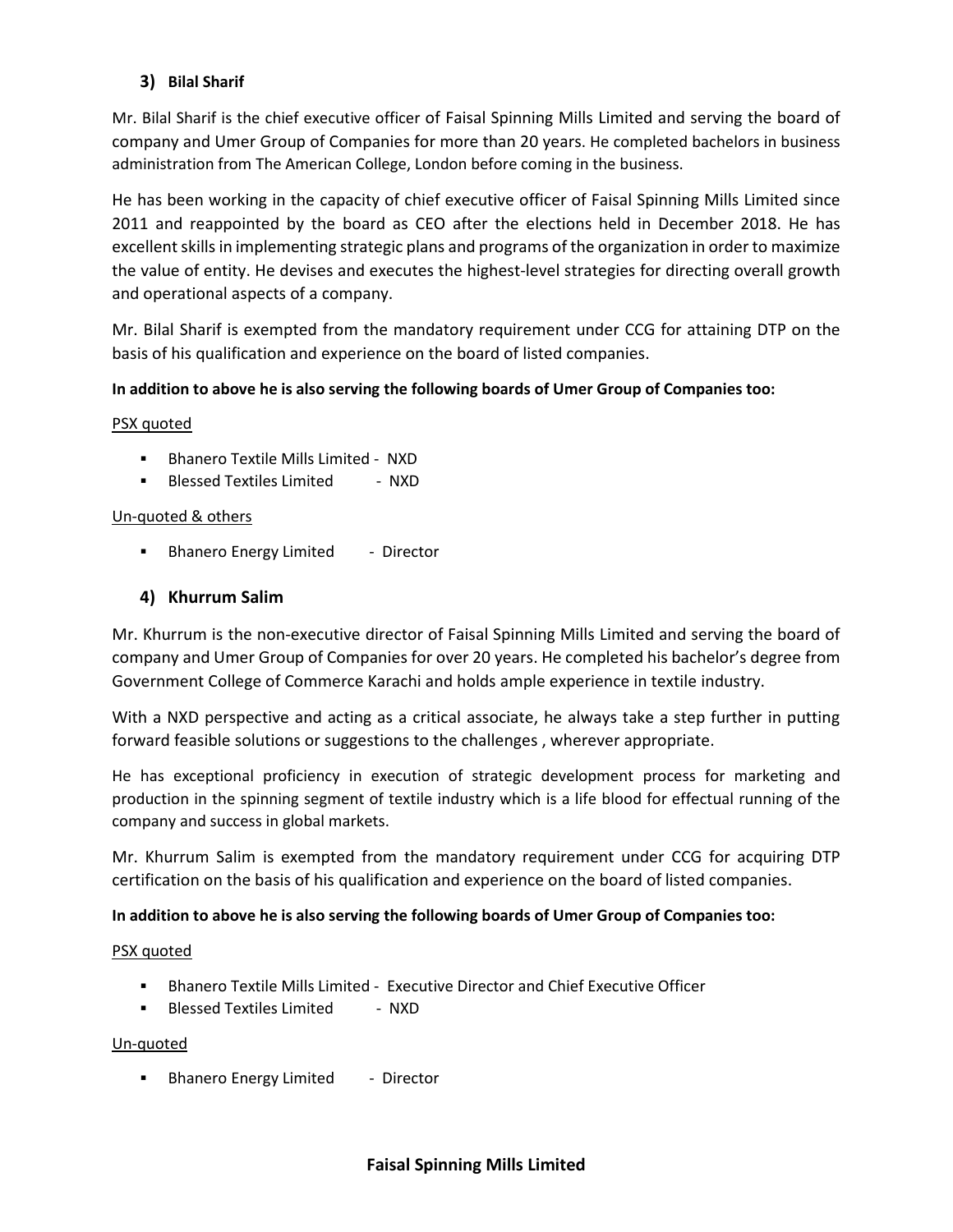# **5) Mohammad Amin**

Mr. Mohammad Amin is one of the five non-executive directors (NXD) on the board of Faisal Spinning Mills Limited. He completed his A' levels from Saint Patrick's College Karachi and attained a certification in IT from Informatics before joining the board of Umer Group of Companies to support his family business. He possess excellent financial and analytical skills which is pre-requisite for any member on board of audit committee.

He develops his skills towards building production and marketing strategies particularly in weaving segment of textile industry.

Mr. Amin completed the Director Education Program from Pakistan Institute of Corporate Governance in June, 2012.

### **In addition to above he is also serving the following boards of Umer Group of Companies too:**

#### PSX quoted

- Bhanero Textile Mills Limited NXD
- Blessed Textiles Limited Executive Director and Chief Executive Officer

#### Un-quoted & others

Bhanero Energy Limited - Director

### **6) Hamza Shakeel**

Mr. Hamza is the youngest non-executive (NXD) on the board of Faisal Spinning Mills Limited. He has been on board since more than couple of years and currently also serving as the member of human resources and remuneration committee to the board.

Mr. Hamza Shakeel completed his high school graduation from American School Lahore and subsequently went to Canada form his BBA in Finance from University of Waterloo. Consequently, after his appointment as NXD on the board he has completed his Directors Training Program from Institute of Chartered Accountants of Pakistan in 2017 as required under Code of Corporate Governance.

#### **In addition to above he is also serving the following boards of Umer Group of Companies too:**

#### PSX quoted

**Bhanero Textile Mills Limited - NXD** 

#### Un-quoted & others

- **Bhanero Energy Limited Filter Contact Limited** Director
- **Firhaj Footwear (Pvt) Limited Director**
- Galaxy Import & Export (Pvt) Ltd Director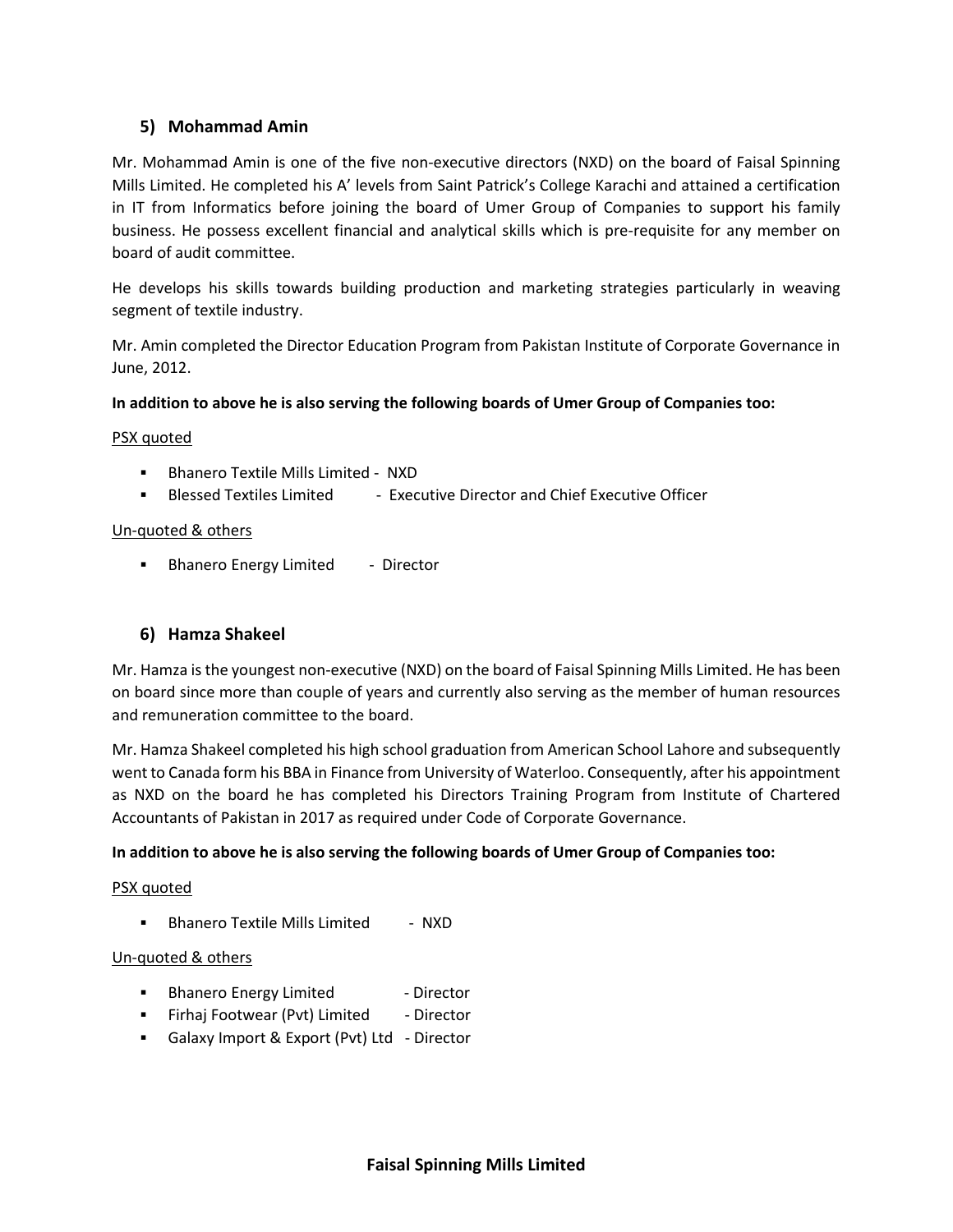# **7) Tauqeer Ahmed Shaikh**

Mr. Tauqeer Ahmed Shaikh is self-employed and possess an extensive experience of more than 35 years in various sectors including farming, cotton procurement, yarn sales and imports. He has vast knowledge on best practices for corporate governance.

He is able to communicate effectively in both English and Urdu languages and also possess excellent IT skills.

Mr. Tauqeer Ahmed Shaikh has successfully completed the Director Training Program Education from Pakistan Institute of Corporate Governance in November, 2021.

# **Current status of serving boards of listed or unlisted companies:**

PSX quoted

- None
- None

Un-quoted & others

None

# **8) Mustafa Tanvir**

Mr. Mustafa Tanvir has completed his GCSE advanced Level in 2012 and offered himself for to act as an independent director in the forthcoming elections of Faisal Spinning Mills Ltd scheduled for December 29, 2018 in pursuant to recent amendments in code of corporate governance. The induction of Mr. Mustafa Tanvir will be beneficial in enhancing the corporate credibility and governance standards.

He possess strong analytical skills and having an independent element on the board able him to exercise objective judgment on corporate affairs independently, in particular from management credibility and risk management.

Mr. Mustafa Tanvir has completed the Director Education from Institute of Chartered Accountants of Pakistan in September, 2018.

### **In addition to above he is also serving the following boards of Umer Group of Companies too:**

#### PSX quoted

- Bhanero Textile Mills Limited Independent Director
- **Blessed Textiles Limited Independent Director**

### Un-quoted & others

None